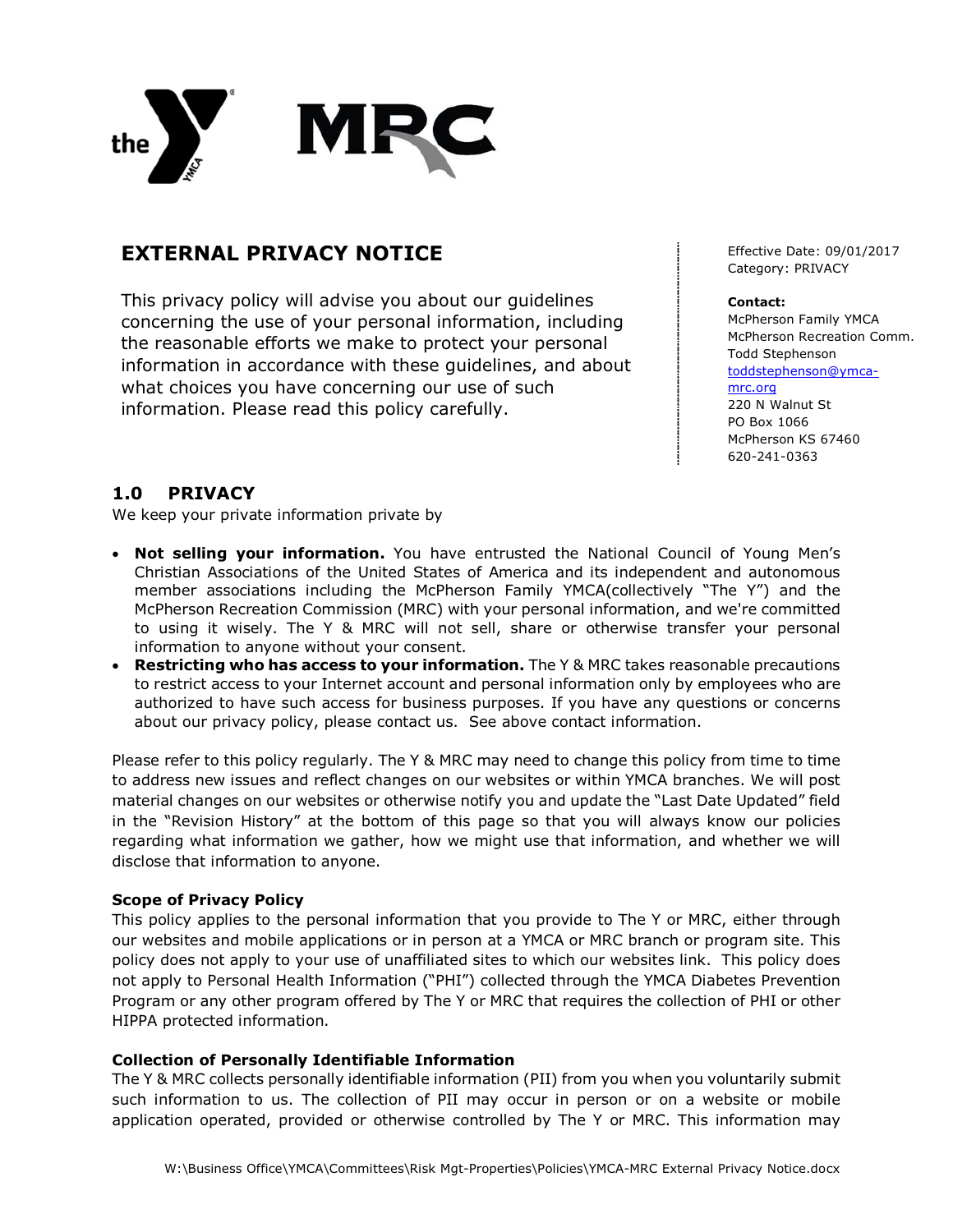include your name, home address, email address, telephone number, date of birth, demographic information, sex-offender status, membership status, emergency contact information, and other information that we may need to collect in connection with certain events, including but not limited to:

- registration for, or participation in, events, classes, camps, and other activities or programs offered by The Y or MRC;
- participation in YMCA Nationwide Membership
- registration for surveys, forums, content submissions, chats, bulletin boards, discussion groups, requests for suggestions, or other services or activities offered on our website;
- answering your inquiries about our websites, organization, membership, or other services or activities;
- registration as a member of The Y;

### **Collection of Photographs**

The Y or MRC may also collect your photograph, by capturing your image at a YMCA/MRC or scanning your personal identification card, for the purpose of identifying you as a member, volunteer or program participant. Your photograph will not be used for any commercial purpose without your authorization.

### **Use and Disclosure of PII**

If you do provide us with PII, The Y/MRC may contact you based on the information you provide to communicate with you about YMCA/MRC activities that may be of interest to you and your family.

The Y/MRC will use its best efforts to never disclose any PII about you to any third-party for purposes unrelated to the YMCA/MRC without having received your permission except as provided for herein or otherwise as permitted or required under applicable law.

We do not rent or sell PII, including information provided about children, to third-parties. The Y/MRC may share PII with trusted service providers, such as payment processors, technology partners or other providers that need access to your information to provide operational or other support services while you are a YMCA member or YMCA/MRC program participant. In certain circumstances, we may also share information with select similar nonprofit organizations that may offer activities of interest to you.

We may also provide PII to regulatory authorities and law enforcement officials in accordance with applicable law or when we otherwise believe in good faith that the provision of such information is required or permitted by law, such as in connection with the investigation or assertion of legal defenses or for compliance matters.

#### **Collection of Payment Transaction Information**

When you make a payment or donation, we collect information to process the financial transaction and may use that information to contact you in the future about The Y & MRC and its programs. Your payment information is transmitted to us, using a secure Internet method that helps maintain the privacy of this information. During the time your payment information resides on our computers, it is in an encrypted format and can only be accessed by authorized personnel with a decryption key.

#### **Collection of Non-Personally Identifiable Information**

We collect non-personally identifiable information without limitation, through the use of the following types of methodology: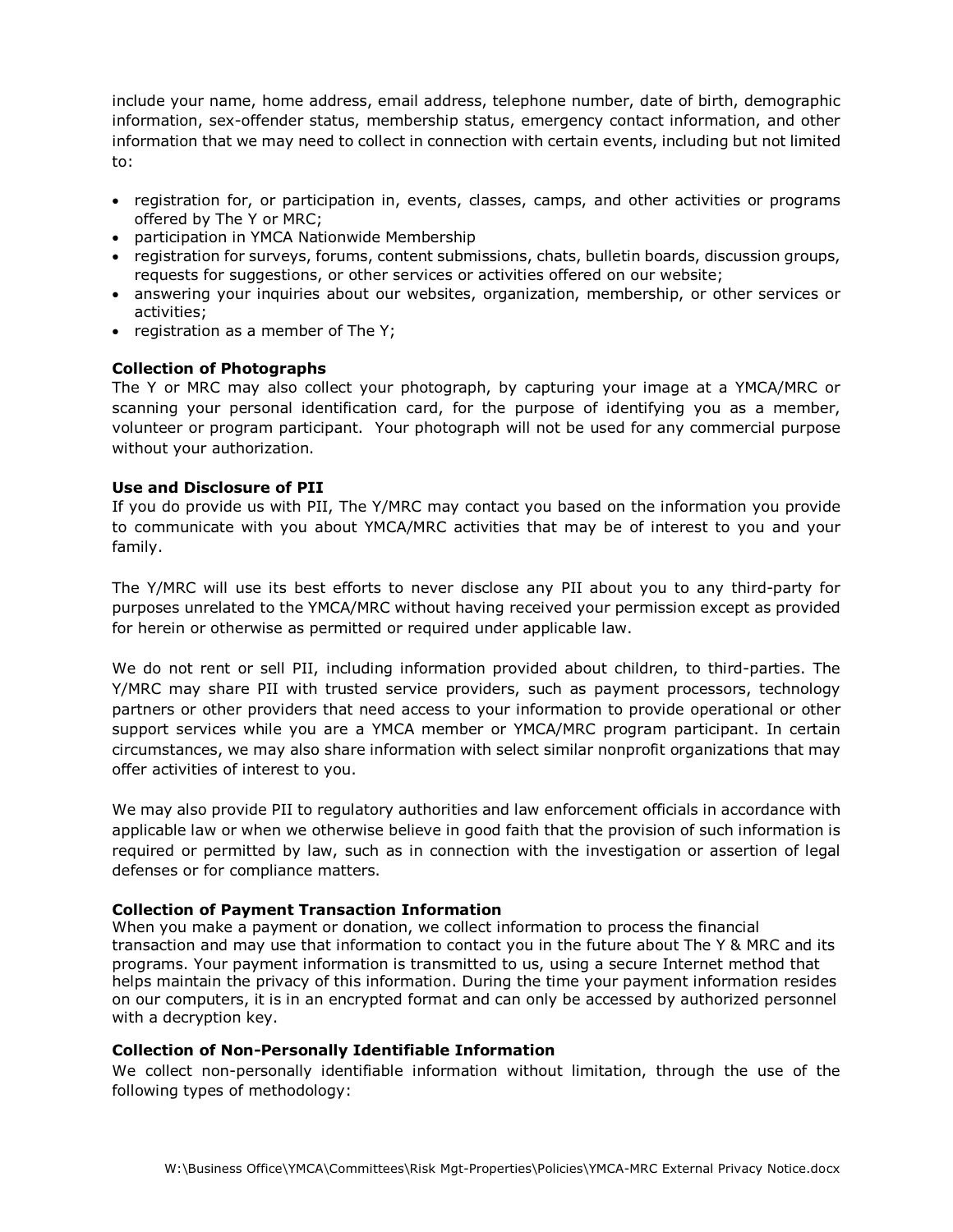- **"Cookie" technology:** A cookie is an element of data that a website can send to your browser, which may then store it on your system to help enhance your experience in using our sites and to provide us with technical information about your usage.
- **IP address tracking:** An IP address is a number that is assigned to your computer when you are on the Internet. When you request pages from our Sites, our servers log your IP address.
- Web beacons: A web beacon, or "clear gif," is a small graphic image on a webpage or webbased document that a website can use to determine information about a user.

Non-personally identifiable information might include the browser you use, the type of computer you use, technical information about your means of connection to our websites (such as the operating systems and the Internet service providers utilized), and other similar information. Our systems may also automatically gather information about the areas you visit and search terms you utilize on our websites and about the links you may select from within the sites to other areas of the World Wide Web or elsewhere online.

Although an industry-standard do-not-track (DNT) protocol has not yet been established, The Y's & MRC's information collection and disclosure practices and the choices it offers to consumers will continue to operate as described in this Policy.

## **Use of Non-Personally Identifiable Information**

We use non-personally identifiable information for our purposes related to running YMCAs & MRC and their programs, and, in particular, to administering websites, and, in the aggregate, to determine what technologies are being used. We may also share aggregate, non-personally identifiable information with third-parties.

## **Collection of Sensitive Information**

Where necessary, The Y & MRC may collect certain sensitive information from you, including

- payment card or bank account information to process fees or donations;
- health information in connection with various fitness programs, programs in which we are responsible for supervising children, health screenings, or other health service events that we may provide from time to time.

Access to sensitive information is restricted to those individuals who have a legitimate need for access. We will not use or disclose your information to third-parties unless such disclosure is necessary to accomplish the purpose for which the information is collected.

## **Privacy of Children**

We are mindful that young people need special safeguards and privacy protection. We realize that they may not understand all the provisions of our policy or be able to make thoughtful decisions about the choices that are made available to our adult users. We strongly urge all parents or legal guardians to participate in their children's exploration of the Internet and any online services and to teach their children about protecting their personal information while online.

If we ask for PII from children under 13 we will take additional steps to protect the privacy of such information, including

- obtaining consent from the parent or legal guardian of the child before collecting or using the child's PII;
- notifying parents about what PII is being requested and how that PII will be used and/or shared, such as through this policy;
- limiting the collection of PII from children to no more than is reasonably necessary to accomplish the purpose of the collection; and